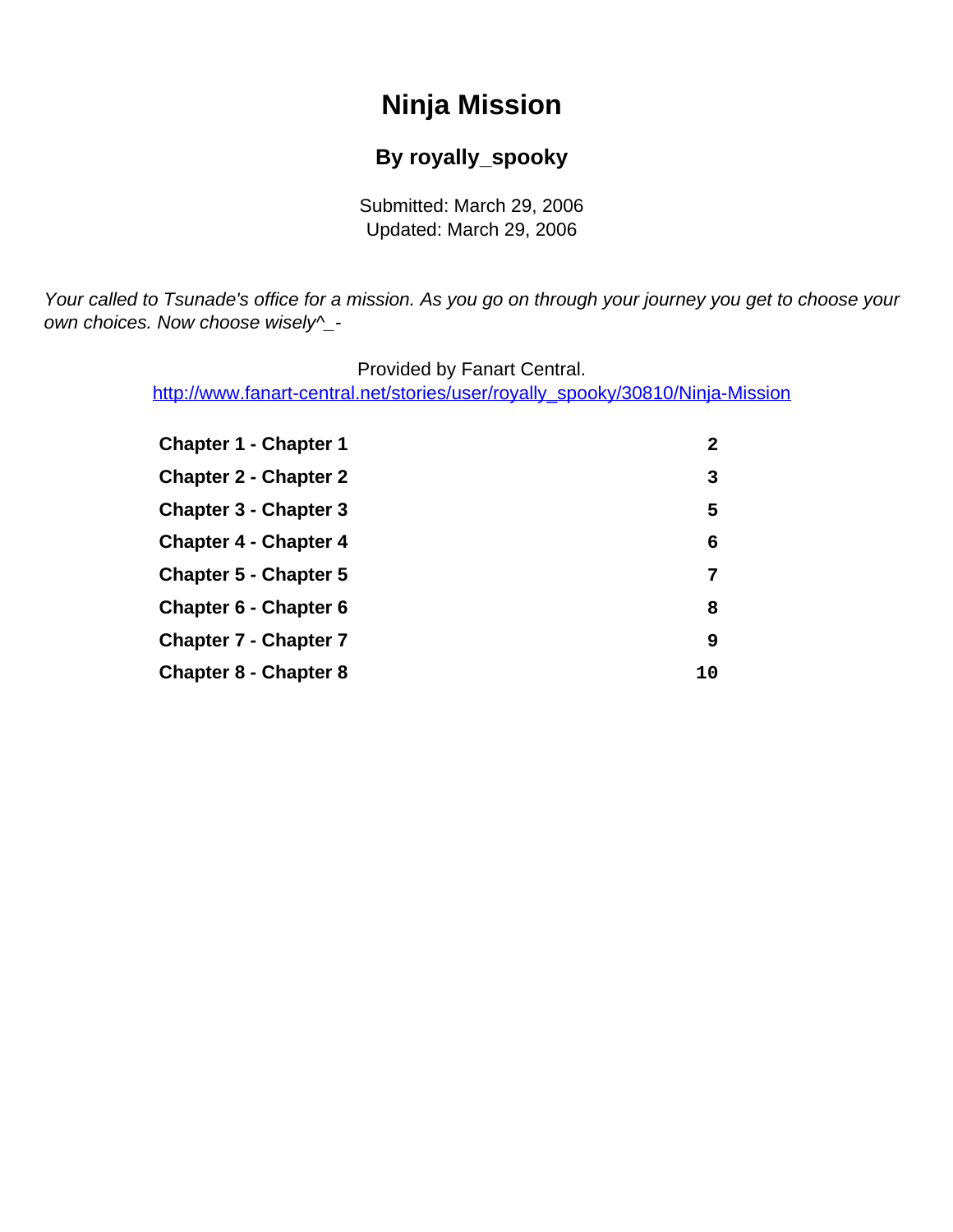<span id="page-1-0"></span>You: \*yawn\* there's nothing to do to today. When am I going to get a mission? Then your friend, Hinata, comes up to you…

Hinata: Um hi… Tsunade wants you to come immediately to her office.

You: AWESOME! I wonder why? Maybe a mission!!! So you run off leaving Hinata behind. "See yah later HINATA!"

Hinata: um…yeah…ok…

When you get to the hokage's office you see…

Before I go on I must know if you're a boy or a girl…?

If you're a girl go to chapter 2

If you're a boy skip to chapter 5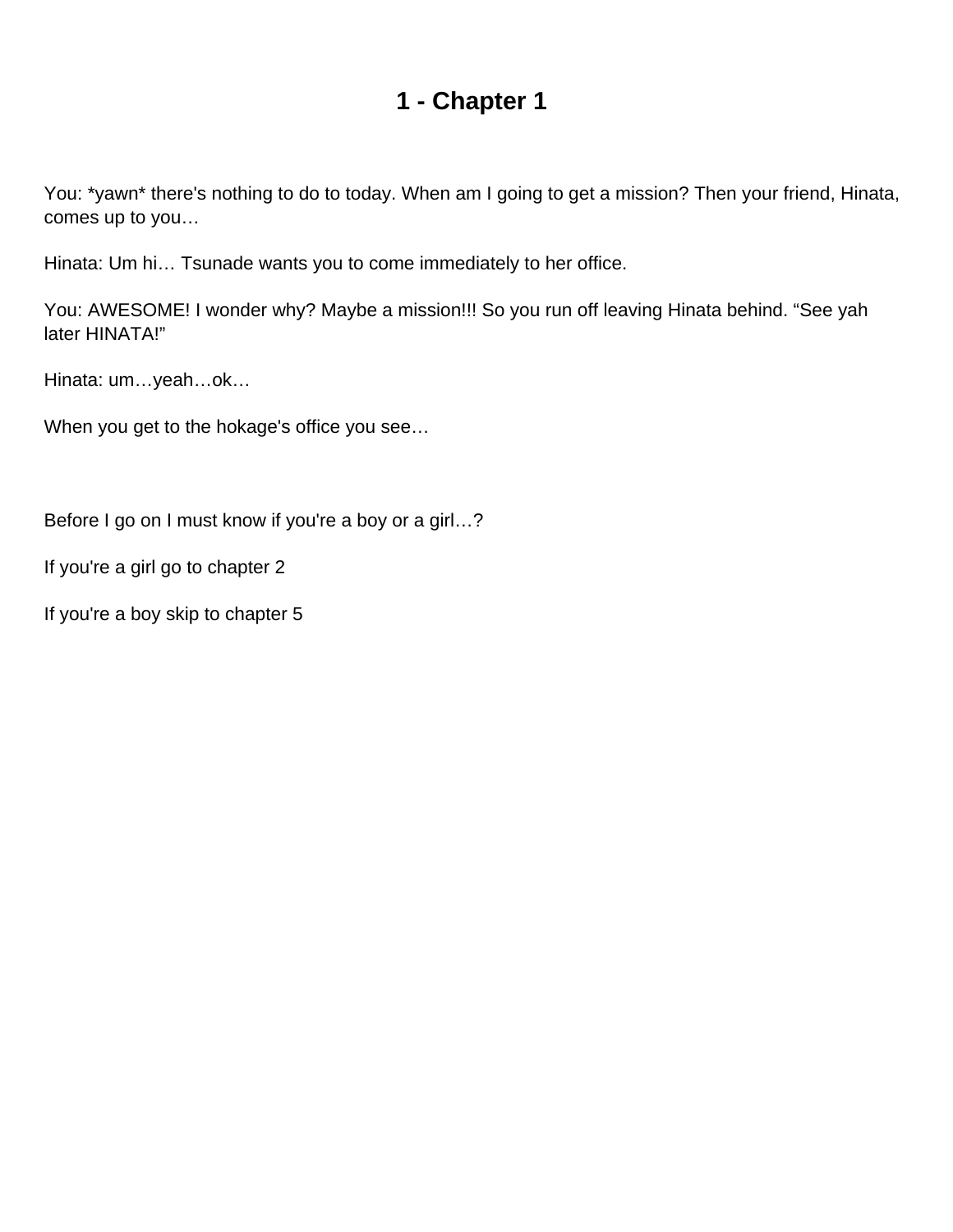<span id="page-2-0"></span>Ok… so when you walk in you Tsunade sitting at her desk and two guys are standing in front of her.

Tsunade: Ok now I can tell you your mission. There are scrolls deep in the forest and I want you three to get them for me. Here is the map. One of the guys asked "What's in the map?" Tsunade: Oh about that… don't open it. "Why not," you asked.

Tsunade: Just don't…

Listening to her all three of you head off. "I think we should introduce our selves to this pretty lady," said the guy with fuzzy eyebrows. My name is Rock-Lee! I am honored to meet your acquaintance! "Will you shut up Rock-Lee!" said the other guy.

Rock-Lee: Oh that's Neji… he can be very cold sometimes. You: umm… it's nice to meet you two. Rock-Lee: YES! Ok now here's the map. Which way do we go? Looks like we go this way!

So you, Rock-Lee, and Neji walked that way. You: This must be the forest! In front of you was a big passage way to a forest. Neji: Well come on guys lets go. So then all of you walk into the forest. After awhile Neji disappeared. You ask Lee where Neji went.

Lee: I don't know. We'll find him though! NEJI! NEJI! NEJI! Lee shouted. He doesn't seem to be anywhere. Let's just keep looking.

You: yeah, ok. You two keep on walking. Then you hear something… it sounds like people singing. Lee is ahead of you and you have time to walk away without him noticing. What do you decide to do?

If you decide to see what that sound is go to chapter 3

If you want to stay and walk with Rock Lee then keep on reading.

You: Well I better not leave Lee. Who knows what that could be? Lee? Do you hear that noise? Lee listened for a noise. Lee: Yes! I do! Hmm… let's just stick to the mission. It could be a trap. You: yeah you're right. So you and Lee finally find the scrolls. Then Neji luckily shows up. Lee: where were you? Neji: None of your business.

You: Let's go back to Tsunade you two. So then you left the forest.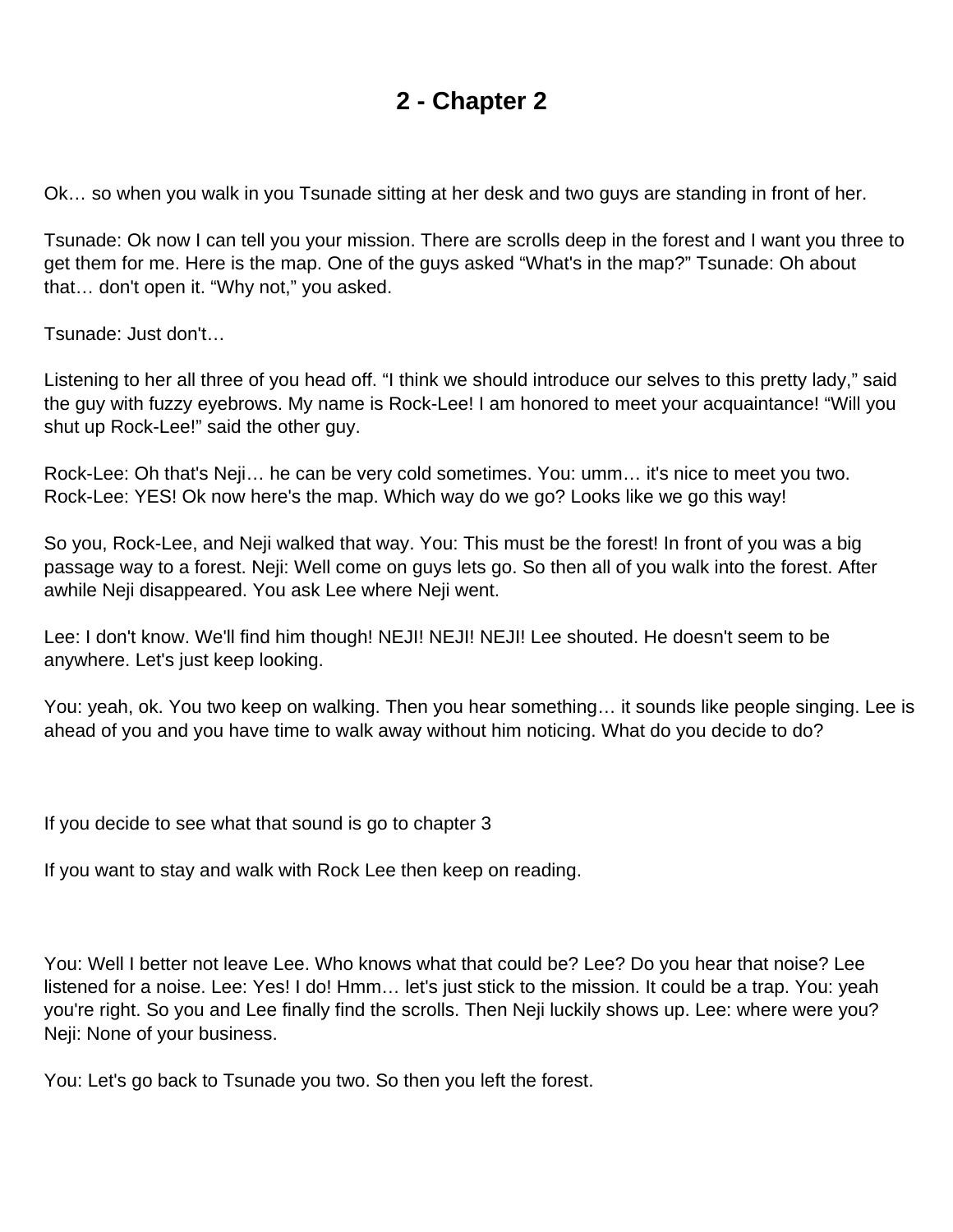Well you found everything good. And you passed the mission!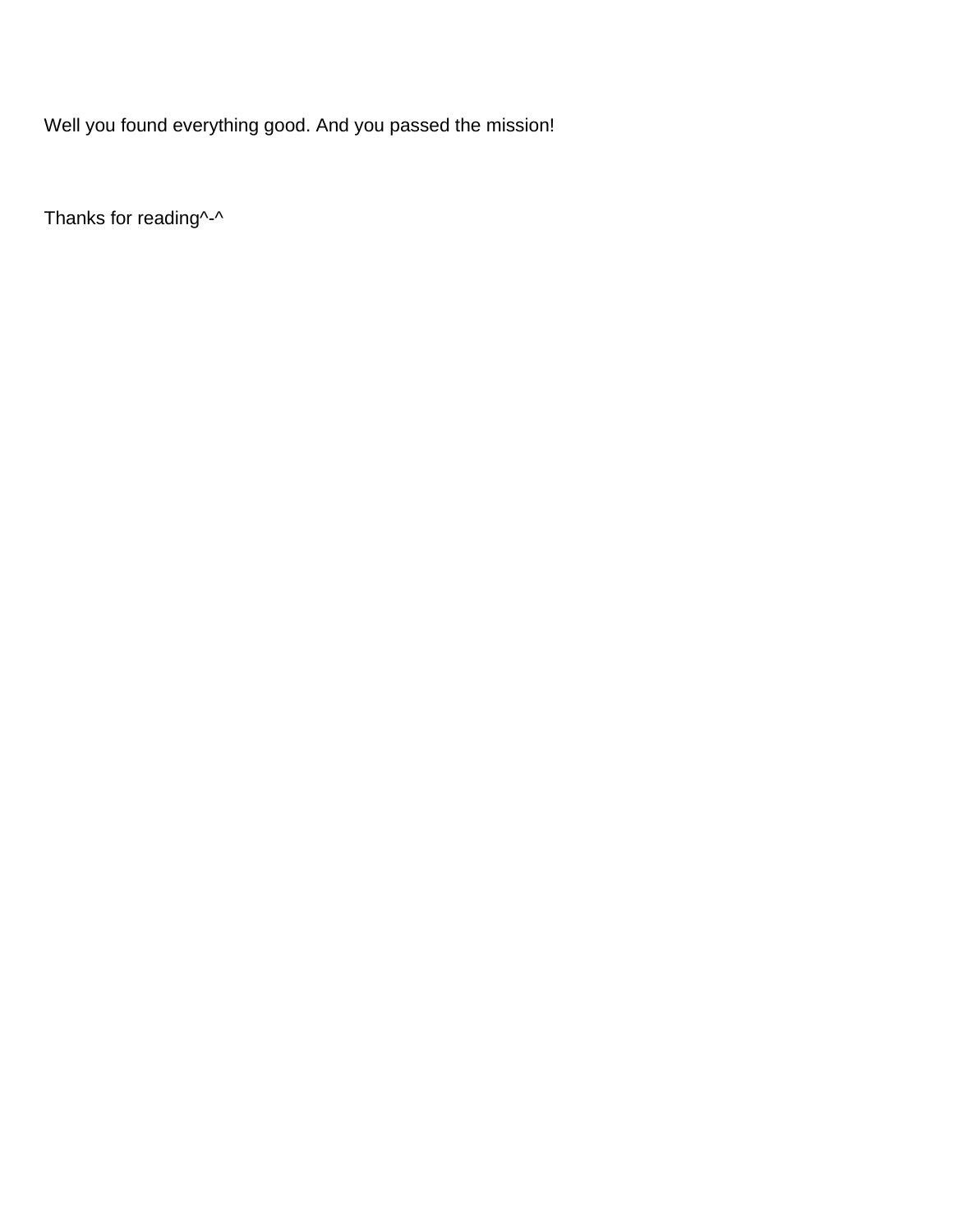<span id="page-4-0"></span>You walk away quietly so Lee won't hear you. The sound then got closer and closer. When you reached where it was coming from you could see three guys. ONE WAS NEJI! And they were all singing. You: So that's where Neji went. Why would he leave us for these guys? AND WHY ARE THEY SINGING-\_-! Hey I know those other two! The one with blonde hair is the one Hinata is always spying on. And the other one is Sasuke. But still why are they singing??? You go up to them… HELLO!!! WHAT ARE YOU GUYS DOING!!! They were still singing… Night on fire! We gonna run it now! We gonna run it now! They wouldn't listen. It almost seemed as if they were under hypnosis. Then you saw something on the ground. Do you want to pick it up or not?

Yeah pick it up! Go to chapter 4

No. Keep on reading…

You: Maybe I shouldn't. You run to find Lee. LEE! WHERE ARE YOU! Lee came out from the distance. Lee: Where have you been! I thought something bad happened to you!

You: No I'm fine. I heard something and went to check it out and… Lee: No matter. Glad your safe. Oh and I have good news! I found the scrolls and I found Neji!

You were shocked. But Neji was just… Neji weren't you just singing back there?

Neji: Me? Sing? No. Why would I do something like that?

Well this is the end for you. I wonder what the mystery of Neji is. Maybe you should've picked up the paper… or maybe not…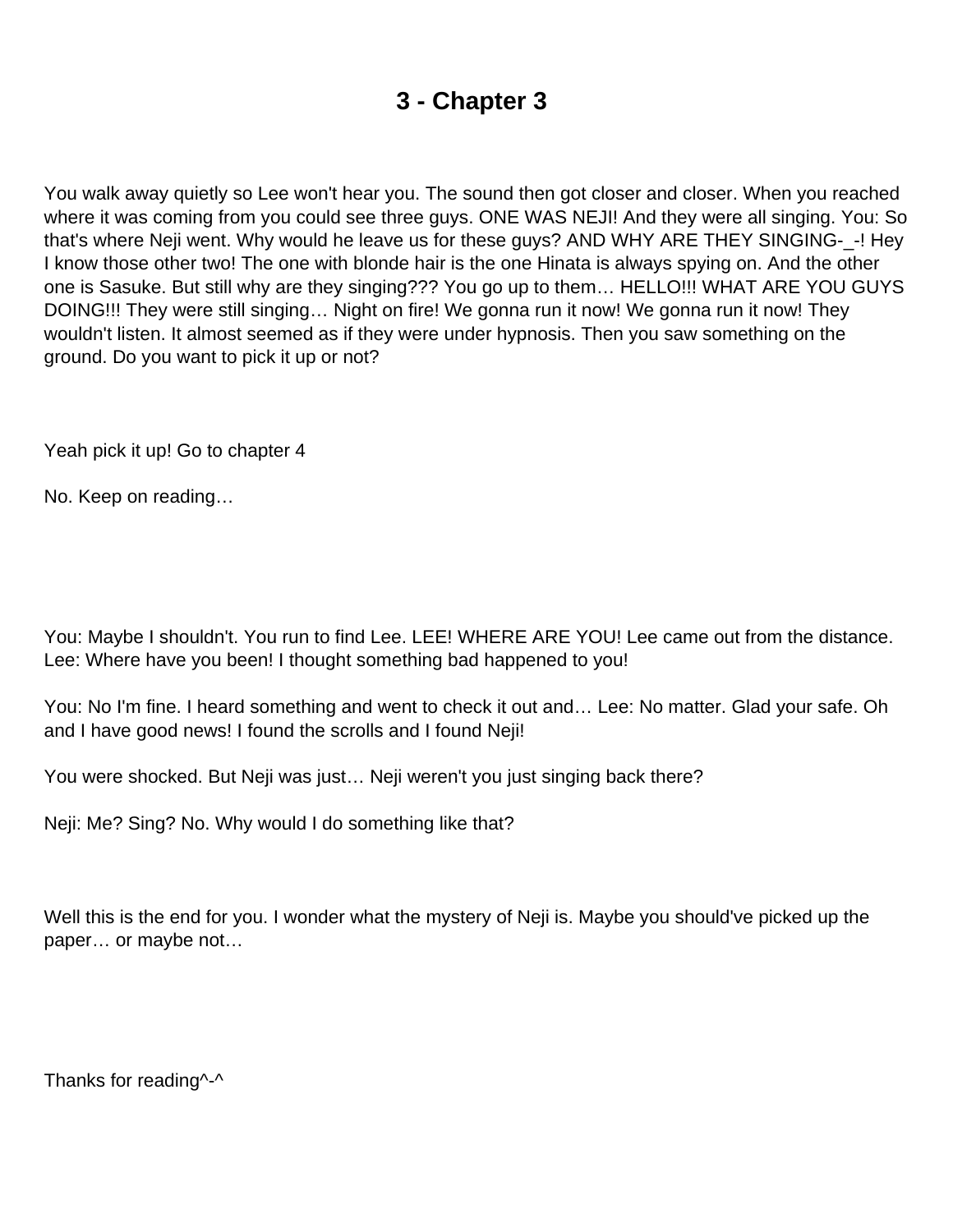<span id="page-5-0"></span>You pick up the piece of paper. It's one of the scrolls! But it's... its open... OH NO! Neji must of saw this and… before you could say anymore you started singing with Naruto, Sasuke, and Neji.

Who wonders how long you will be singing for? Rock Lee is probably looking for you right now too. Oh well… looks like your journey ends here.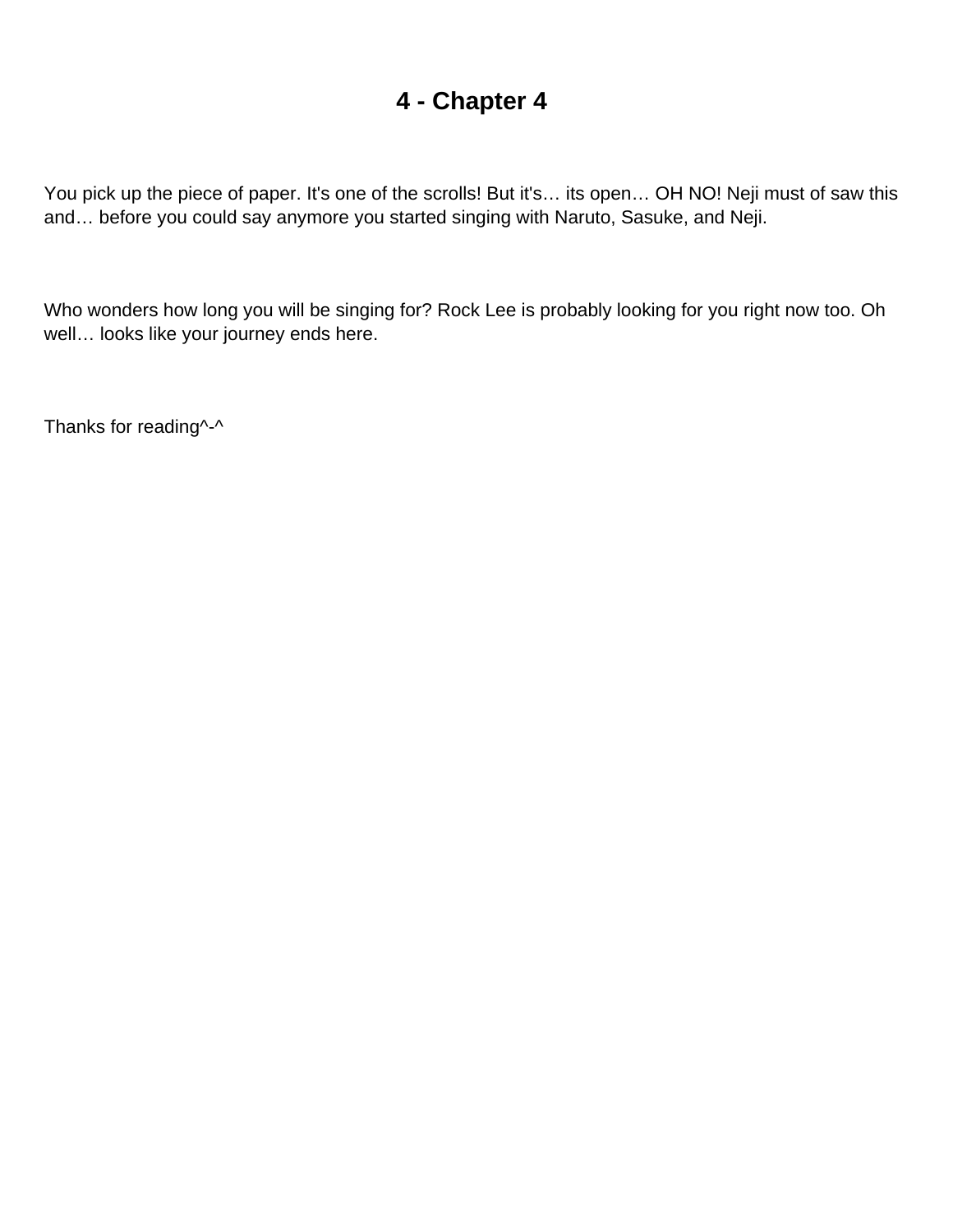<span id="page-6-0"></span>When you walk in there you see Tsunade sitting at her desk and there are two people in front of her. One is a girl and the other is a guy. You: Well I'm here Tsunade. So what's this about? Tsunade: I'm sending you three on a mission. I want you to find these scrolls in the mountains. I ask you not to open the scrolls though.

You: Why can't we open them? Tsunade: Just do what I say.

Listening to her you three start on your mission. So umm what's your name? My name is Hinata. You say your name. My name is shikamaru. Let's get this mission over with so I can go back to bed. So then all of you hurry to the mountains. When you get there there're 2 ways to go. Left or Right?

I'll take left! Go to chapter 6

I'll take right! If you take this keep reading.

So the three of you then head up the road on the right. After awhile of walking you reach the scrolls. Here they are! Let's report back to the Hokage. I wonder what was on the left side... hmmm-\_-

Well you passed this mission easy. YEAH!

Thanks for reading  $\lambda - \lambda$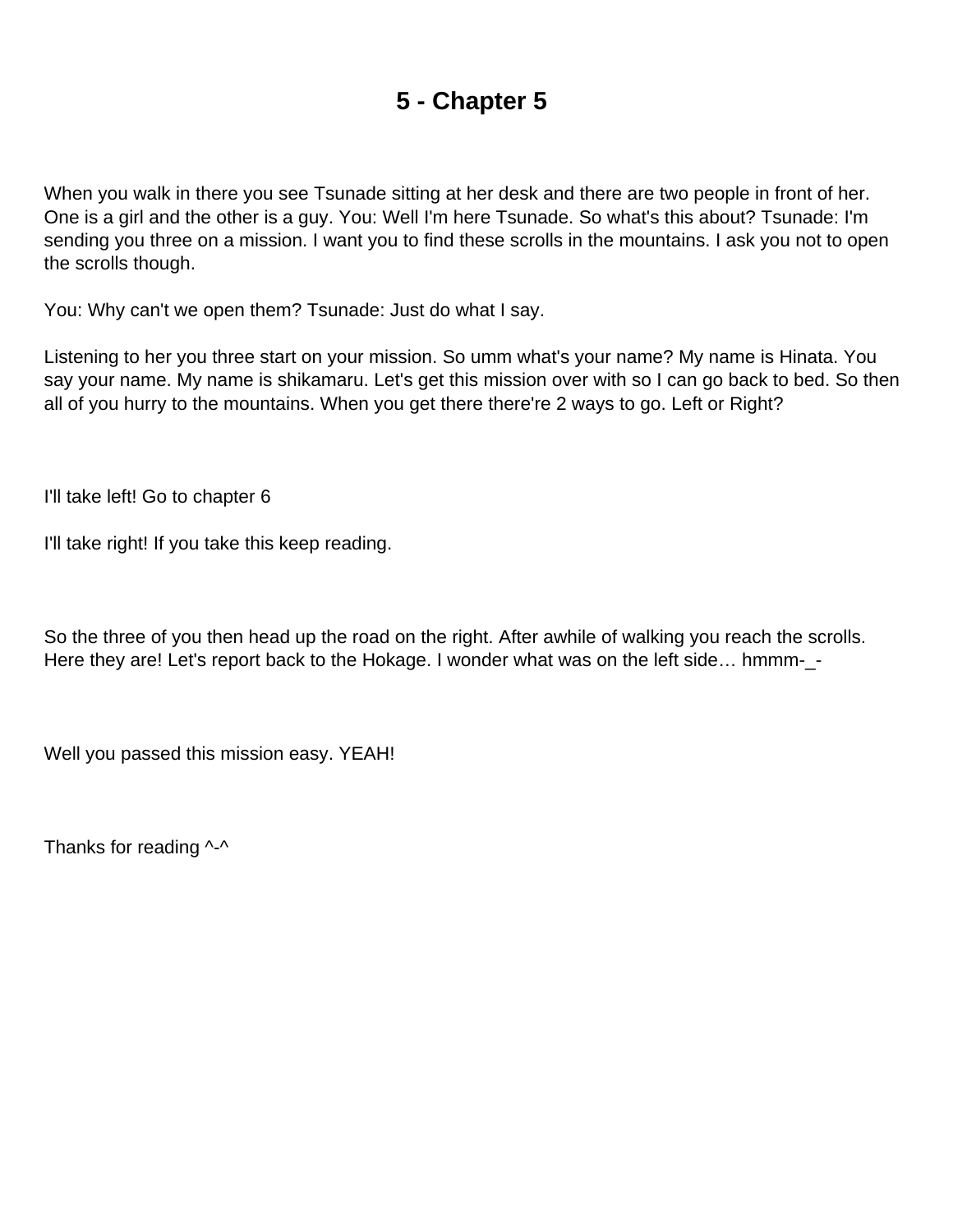<span id="page-7-0"></span>So you head for the left. You: Guys this doesn't really look like it does on the map… They both say you right it… then you all get hit on the head.

Later you wake up in a cage. Hinata and Shikamaru are in different cages right by you. You: WHAT'S THE MEANING OF THIS! Hinata: umm… where are we?

Shikamaru: Man I knew this mission was gonna be a drag. I should have refused to go. You have something in your pocket that will unlock the cages. This will get us out you say. So you unlock yours first then the others. Now where do we go? Maybe this way said Hinata. You guys follow her. Luckily you three find an exit. But when shikamaru is about to open the door someone comes in the room. "Where are you going?" "And you aren't leaving." the man said. A big cage was about to fall on Hinata and capture her. You could try to save her but doing that might get you caught with her. So do you let Hinata get captured and you save yourself or do you risk your life for her?

I don't want to take any chances wait up shikamaru! Go to chapter 7

I must save her. There's no way I'm moving on without her! Go to chapter 8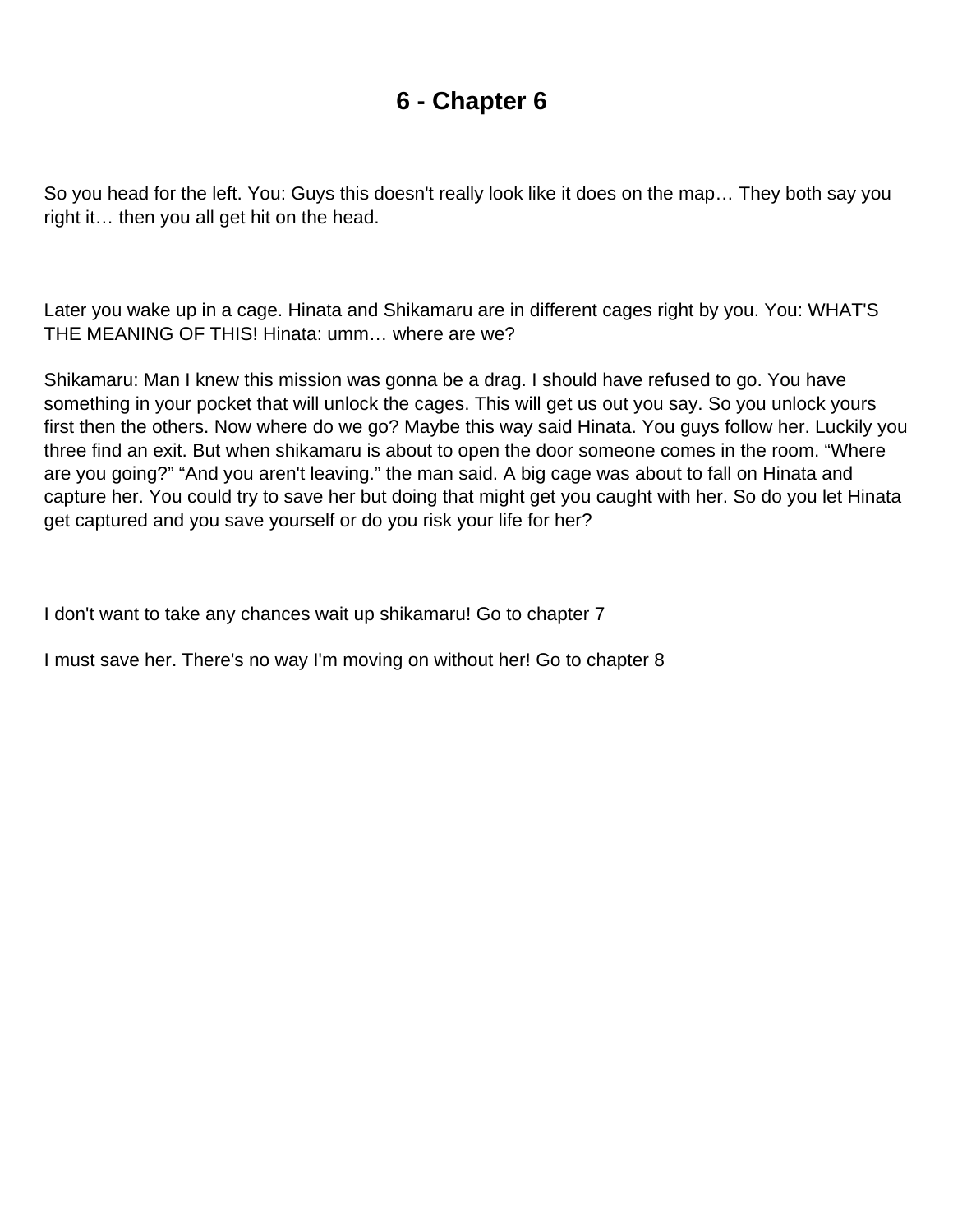<span id="page-8-0"></span>So Hinata gets captured. And you and Shikamaru are back in Konaha. No one ever mentions about what happened to Hinata.

Well you're safe I guess that's all you care about. So you should be happy with this ending.